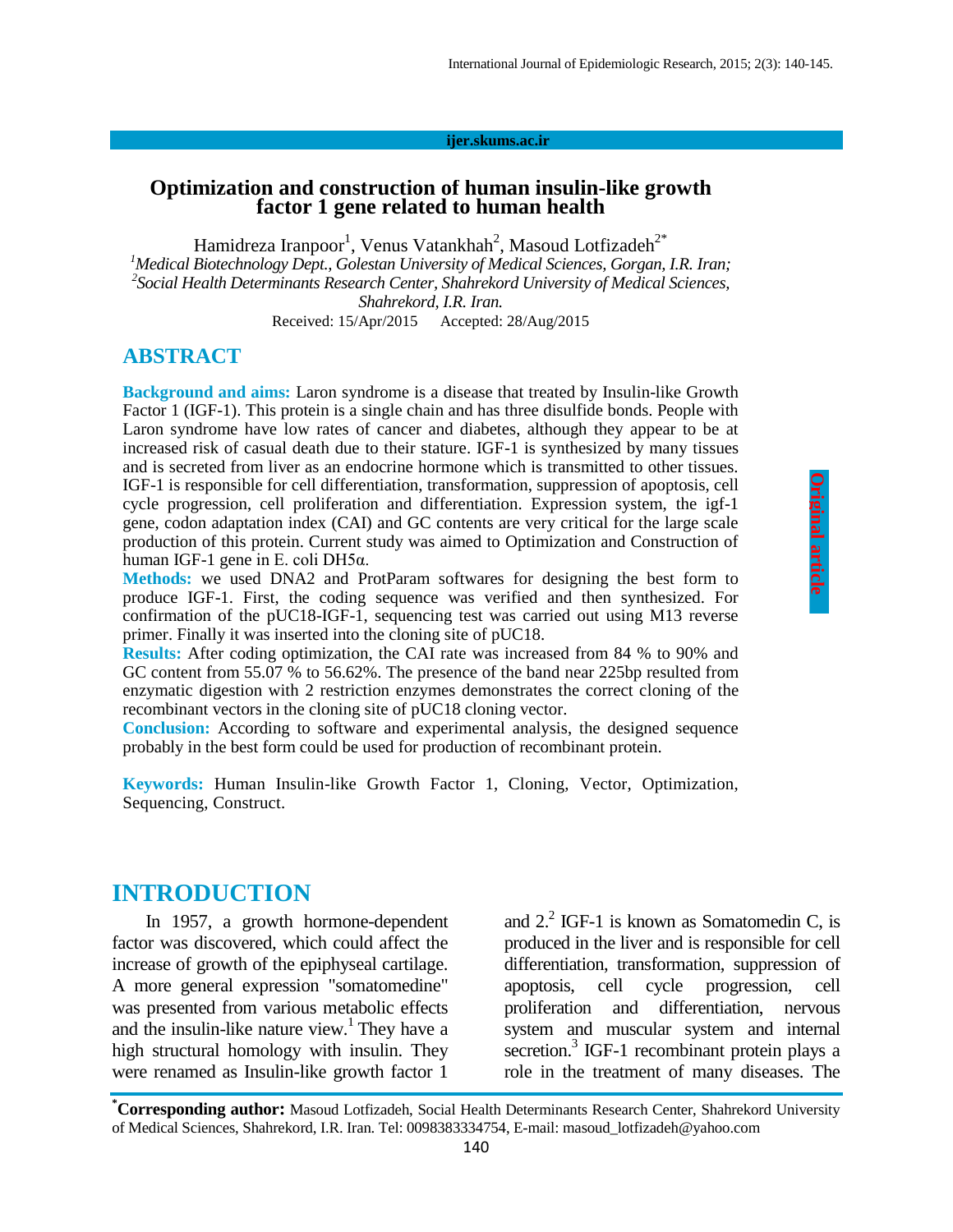use of its system in diseases related to such as severe shortage of primary IGF, like Laron syndrome, reduced effect of growth hormone, idiopathic short stature, wasting syndrome.<sup>4</sup> The most of reported cases of Laron syndrome have been in people with Semitic origins. There is also a disproportionate number of sufferers found in remote villages in the South American country of Ecuador who are descended from colonial-era Jewish-origin New Christian conversos who had covertly migrated to Ecuador during the Spanish Conquest despite the Spanish Crown's prohibition of their immigration to its colonies and territories as a result of the Inquisition. $5,6$ Other patients include people of other Semitic non-Jewish origins, including from Saudi Arabia. Recent publications have proposed that Homo floresiensis showed a population with prevalent Laron syndrome.<sup>7</sup> For largescale production of these proteins, engineered bacteria can be used. $8 \overline{7}$  To do this, to increase the efficiency of protein expression, IGF-1 gene sequence should be optimized in the used host bacteria.<sup>9</sup> E. coli DH5α Bacteria is one of the engineered strains which is compatible with pUC cloning vectors.<sup>10</sup> In this descriptive study, we obtain GC amount and CAI (codon adaptation index) using available software to design this protein. Then after designing and its synthesis, after cloning in the E. coli DH5 $\alpha$ bacteria we sequence it.

# **METHODS**

At first, we obtained the main sequence of amino acids in IGF-1 protein from the NCBI website. Then, functional section which is the CDS can be achieved by removal of the signalling sequence and the protein sections that does not have function. This section has 70 functional amino acids. After that, we design 2 limiting position (restriction site) of the NdeI and BamHI-HF enzymes at the N-terminal and C-terminal. We optimized nucleotide sequence using DNA2 software. This optimizing is done to select the codons

that are used more in the bacteria. The chromatogram sequencing was done also to that. We also determine the GC% content. ProtParam software was used for the stability of the recombinant protein. Optimized gene synthesis was done. Synthesized fragment length was 225 bp. This gene was received in the pUC18 cloning plasmid. The sequence of the gene was sequenced by contig method. Then, after receiving the plasmid carries the gene, it was transformed by  $CaCl<sub>2</sub>$  and heat shock to the cloning bacteria. Since this bacterium is ampicillin plasmid resistant, colonies that were grown in the antibiotics culture can be selected. Then, reproduced plasmids were extracted using Qiagen Company plasmid extraction kit. Then, after confirming of the gene amplification on 1% agarose gel, with two NdeI and BamHI-HF enzymes of Biolab Company, enzyme digestion reaction was performed on this plasmid. Enzyme digestion was performed to confirm the correct cloning in the cloning bacteria. After cutting the designed fragment, pUC18 plasmid made linear using the mentioned enzymes. Then, the cut fragment and the linear vector were isolated on 1% agarose gel.

# **RESULTS**

Gene optimization was carried in the E. coli host and the CAI and GC content were obtained as follows (Figures 1,2,3,4).



**Figure 1:** CAI before optimization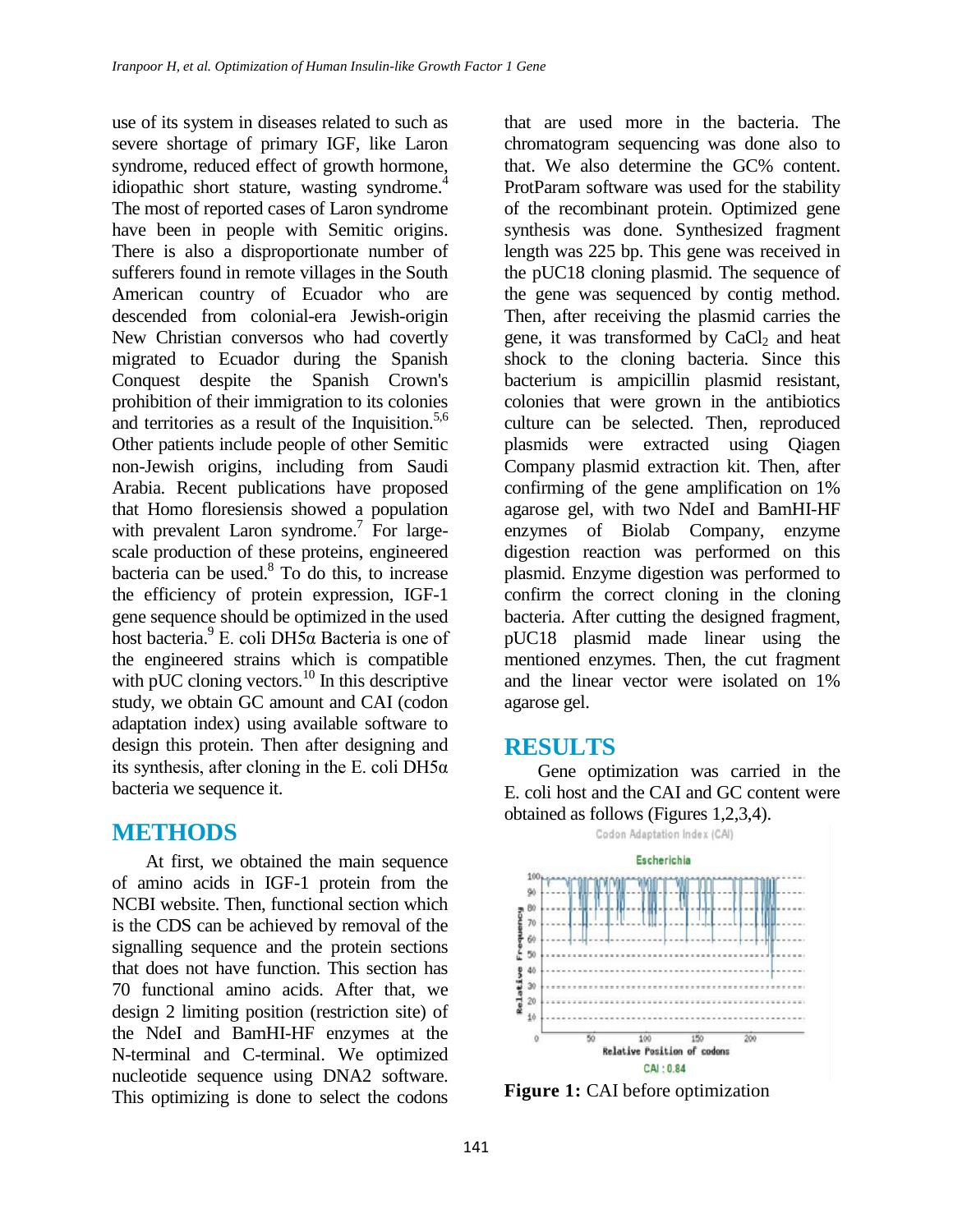



**Figure 3:** GC content before optimization optimization



**Figure 4:** GC content after



**Figure 5:** Sequence chromatogram

Then after gene optimization it was transformed into the cloning E. coli DH5 $\alpha$ bacteria.

After White-blue colonies screening and Plasmids extraction, electrophoresis was done on 1% agarose gel, a band with a molecular weight of 2659 indicates the cloning plasmid with the considered gene (Figure 6).



**Figure 6:** pUC18-IGF-1 with 2659 bp on 1% agarose gel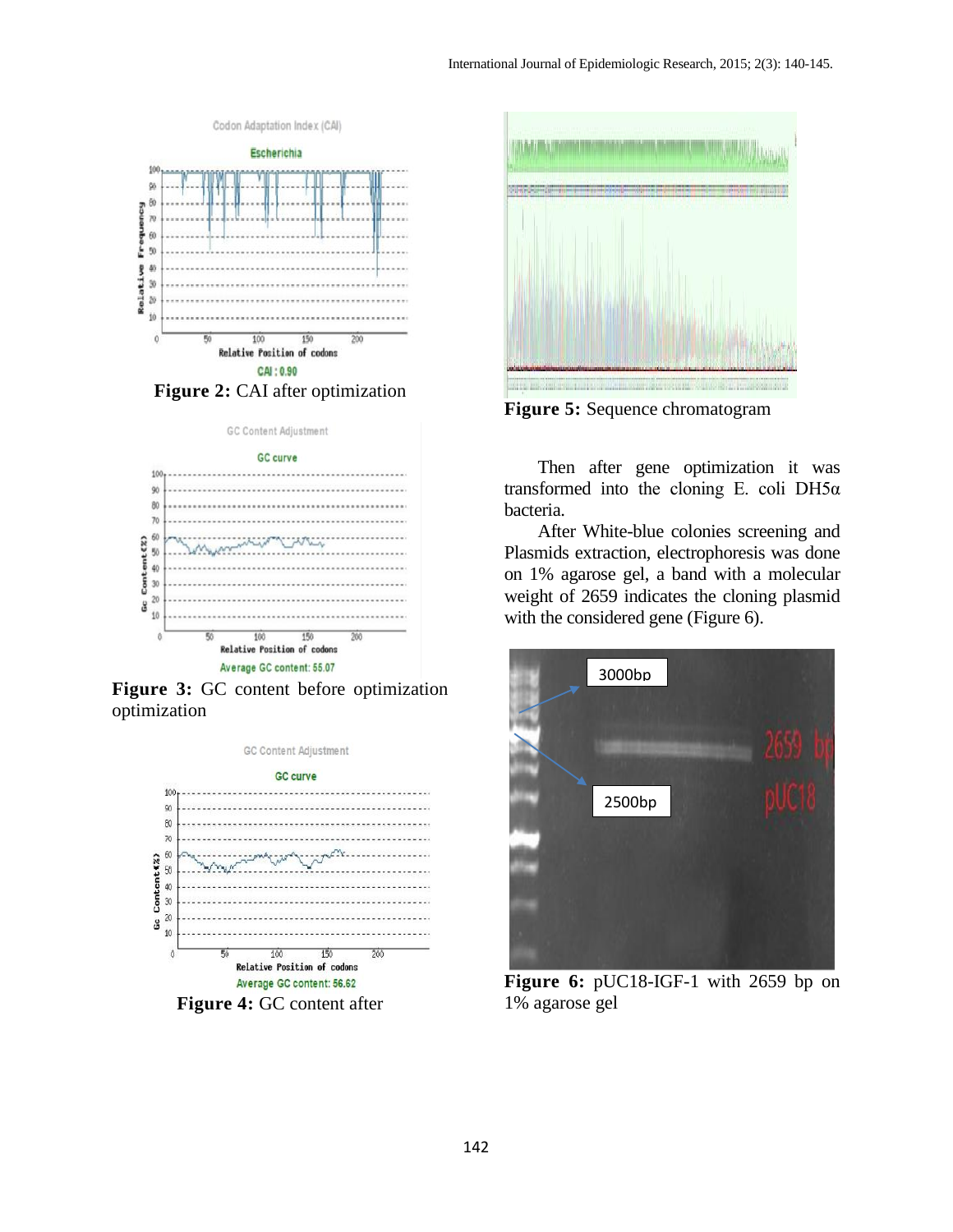$\mathbf{w}$  .

ľ

| C04-C14305-419493-3-M13-88.ab1(1>695)←                         | CACCTGACGTCTAAGAAACCATTATTATCATGACATTAACCTATAAAAATAGGCGTATCACGAGGCCCT                                                                          |
|----------------------------------------------------------------|------------------------------------------------------------------------------------------------------------------------------------------------|
|                                                                |                                                                                                                                                |
|                                                                |                                                                                                                                                |
| C04-C14305-419493-3-M13-88.ab1(1>695)←                         | TTCGTCTCGCGCGTTTCGGTGATGACGGTGAAAACCTCtGACACATGCAGCTCCCGGAGACGGTCACAG                                                                          |
|                                                                |                                                                                                                                                |
|                                                                |                                                                                                                                                |
| C04-C14305-419493-3-M13-88.ab1(1>695)<                         | Dirində dirdə kadası da andala da alanda alanda adıqlarda diktatalarda da diktatasa də indaktatası də də                                       |
|                                                                |                                                                                                                                                |
|                                                                |                                                                                                                                                |
|                                                                |                                                                                                                                                |
| C04-C14305-419493-3-M13-88.ab1(1>695)*<br>419493-3.seq(1>397)  | GGGGCTGGCTTAACTATGCGGCATCAGAGCAGATTGTACTGAGAGTGCACCATATGGCCCCGGCTCGC<br>CATATGGCCCCGGCTCGCT                                                    |
|                                                                |                                                                                                                                                |
|                                                                |                                                                                                                                                |
|                                                                |                                                                                                                                                |
| C04-C14305-419493-3-M13-88.ab1(1>695)←<br>419493-3.seq(1>397)  | CGCCGTCACCGTCTACGCAACCGTGGGAACACGTCAATGCCATCCAAGAAGCTCGTCGTCTGCTGAATC<br>CGCCGTCACCGTCTACGCAACCGTGGGAACACGTCAATGCCATCCAAGAAGCTCGTCGTCTGCTGAATC |
|                                                                | 350<br>360<br>410<br>370<br>390<br>400                                                                                                         |
|                                                                | 380<br>TGAGTCGTGATACGGCGGCCGAAATGAACGAAACCGTGGAAGTTATTAGCGAAATGTTTGACCTGCAGG                                                                   |
|                                                                |                                                                                                                                                |
| C04-C14305-419493-3-M13-88.ab1(1>695)←<br>419493-3.seg (1>397) | TGAGTCGTGATACGGCGGCCGAAATGAACGAAACCGTGGAAGTTATTAGCGAAATGTTTGACCTGCAGG<br>TGAGTCGTGATACGGCGGCCGAAATGAACGAAACCGTGGAAGTTATTAGCGAAATGTTTGACCTGCAGG |
|                                                                |                                                                                                                                                |
|                                                                |                                                                                                                                                |
|                                                                |                                                                                                                                                |
| C04-C14305-419493-3-M13-88.ab1(1>695)+<br>419493-3.seq(1>397)  | AACCGACGTGCCTGCAAACCCGTCTGGAACTGTATAAACAGGGCCTGCGCGGTAGTCTGACGAAAC<br>AACCGACGTGCCTGCAAACCCGTCTGGAACTGTATAAACAGGGCCTGCGCGGTAGTCTGACGAAACTGA    |
|                                                                |                                                                                                                                                |
|                                                                | 490<br>550                                                                                                                                     |
|                                                                | AAGGCCCGCTGACCATGATGGCATCCCATTACAAACAGCACTGCCCGCCGACGCCGGAAACCAGG                                                                              |
| C04-C14305-419493-3-M13-88.ab1(1>695)←                         | A REGONO CON CARONA I CAN CEONA NO ONANA RA A ARCHA POR CON OCHOCO CON CEONECA A ARCHA CON CON                                                 |

**Figure 7:** sequencing of IGF-1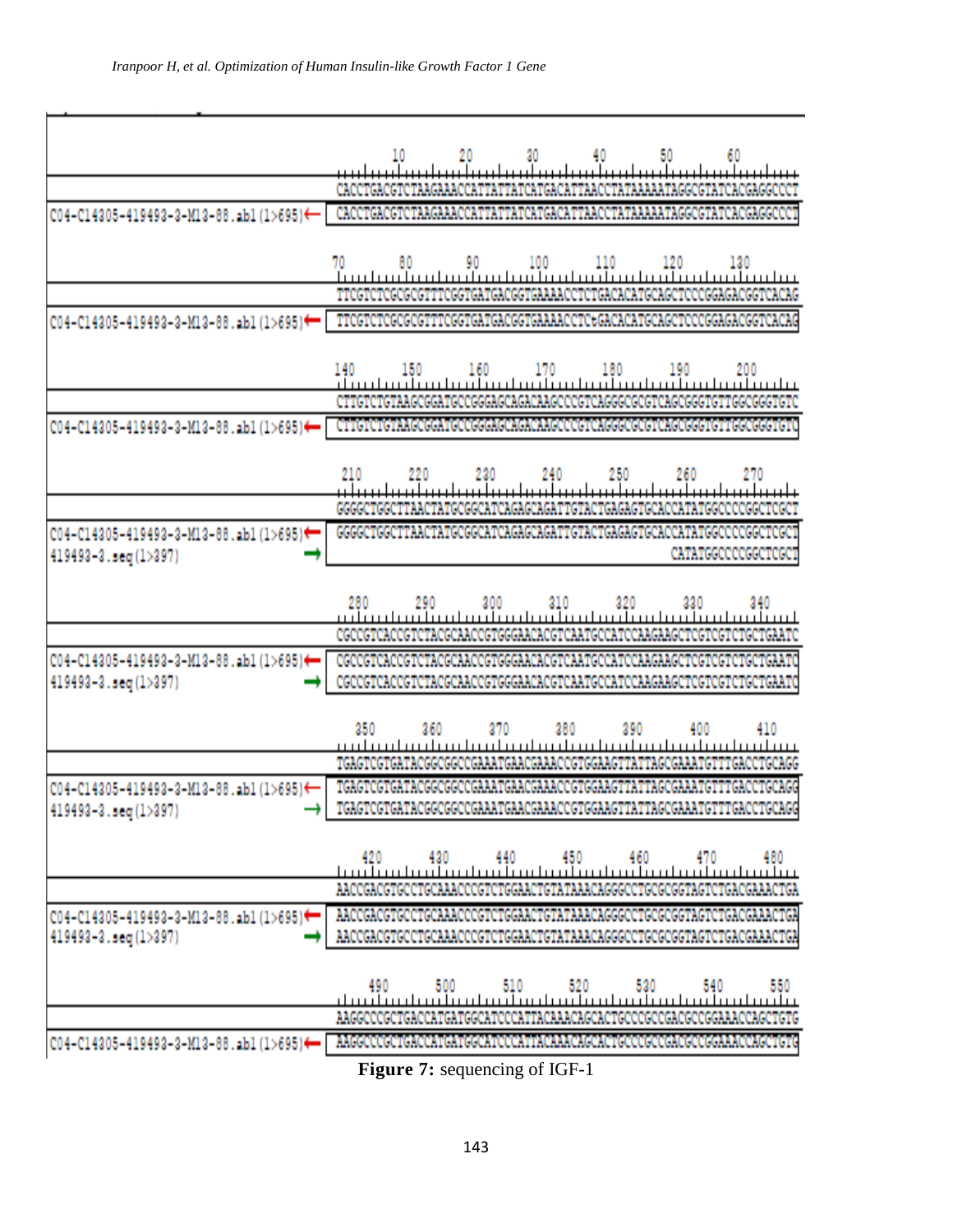| IGF-1 gene $(225 bp)$         |                                                                        |  |
|-------------------------------|------------------------------------------------------------------------|--|
| <b>Before</b><br>optimization | CATATGGGTCCGGAAACCCTGTGCGGTGCTGA                                       |  |
|                               | ACTGGTTGACGCTCTGCAGTTCGTTTGCGGTGA<br>CCGTGGTTTCTACTTCAACAAACCGACCGGTTA |  |
|                               | CGGTTCTTCTTCTCGTCGTGCTCCGCAGACCGG                                      |  |
|                               | TATCGTTGACGAATGCTGCTTCCGTTCTTGCGA                                      |  |
|                               | CCTGCGTCGTCTGGAAATGTACTGCGCTCCGCT<br>GAAACCGGCTAAATCTGCTTGAGGATCC      |  |
| After opti-<br>mization       | CATATGGGCCCGGAAACCCTGTGTGGGTGCGGA                                      |  |
|                               | ACTGGTGGATGCCCTGCAATTCGTGTGTGGTGA<br>CCGTGGCTTTTACTTCAACAAACCGACCGGCTA |  |
|                               | TGGTAGCTCTAGTCGTCGCGCACCGCAGACCG<br>GCATTGTGGATGAATGCTGTTTTCGTTCCTGCG  |  |
|                               | ACCTGCGTCGCCTGGAAATGTACTGTGCGCCGC<br>TGAAACCGGCGAAAAGCGCCTGAGGATCC     |  |

**Table 1:** IGF-1 gene before and after optimization

Then, sequencing was done by contig method in order to the accuracy of gene cloning by reverse M13 primer (Figure 7).

### **DISCUSSION**

Human insulin-like growth factor type 1 is responsible for the increase of growth in the body.<sup>11</sup> People lacking this growth factor have disease with defects in IGF-1 like Laron.<sup>12</sup> In addition, this growth factor also is used for wound healing and the treatment of diabetes type 1 and  $2.^{13}$  E. coli DH5α bacteria is one of the engineered strains to reproduce the gene. Beta galactosidase incomplete form (lacZ ΔM15) is designed in the genome of this bacteria that using α-complentation can be screened the pUC cloning vector using whiteblue colonies. pUC cloning vector has an ampicillin resistance gene for easy screening.<sup>14</sup> In previous studies, it has been shown that cloning of the gene in E. coli bacteria optimization is needed. Since the objective of this project is amplification of this gene in bacteria with maximum efficiency to be performed, optimization of this gene using appropriate Bioinformatics software as well as studying protein expression in them is needed. At the end of this gene cutting site was designed for 2 NdeI and BamHI-HF cutting enzyme. TGA sequence was selected for the terminal codon. Nucleotide sequence of the

recombinant protein was optimized by DNA2 software. Using this software Codon Adaptation Index (CAI) and GC content of the coding were evaluated. If CAI results be more close to 100 percent it will be more suitable for expression in the host. The second case is GC content of the sequence. The more GC percent, the more energy for opening 2 DNA strings. So, it is better that GC content be 70 percent. Recombinant sequence CAI was 84% prior to optimization in the normal condition of the gene which was improved to the reasonable rate of 90% and GC increased from 55.07 to 56.62 percent. ProtParam Software was used to determine protein stability. Also identification of gene cloning was confirmed by electrophoresis on 1% agarose gel.

## **CONCLUSION**

This study is related to design, optimization and production of recombinant vector containing encoding fragment of human type 1 insulin-like growth factor. Having CAI= 90%, we could achieve the highest expression rate of this gene in E. coli bacteria.

#### **REFERENCES**

1. Laron Z. Insulin-like growth factor 1 (IGF-1): a growth hormone. Mol Pathol. 2001; 54(5): 311.